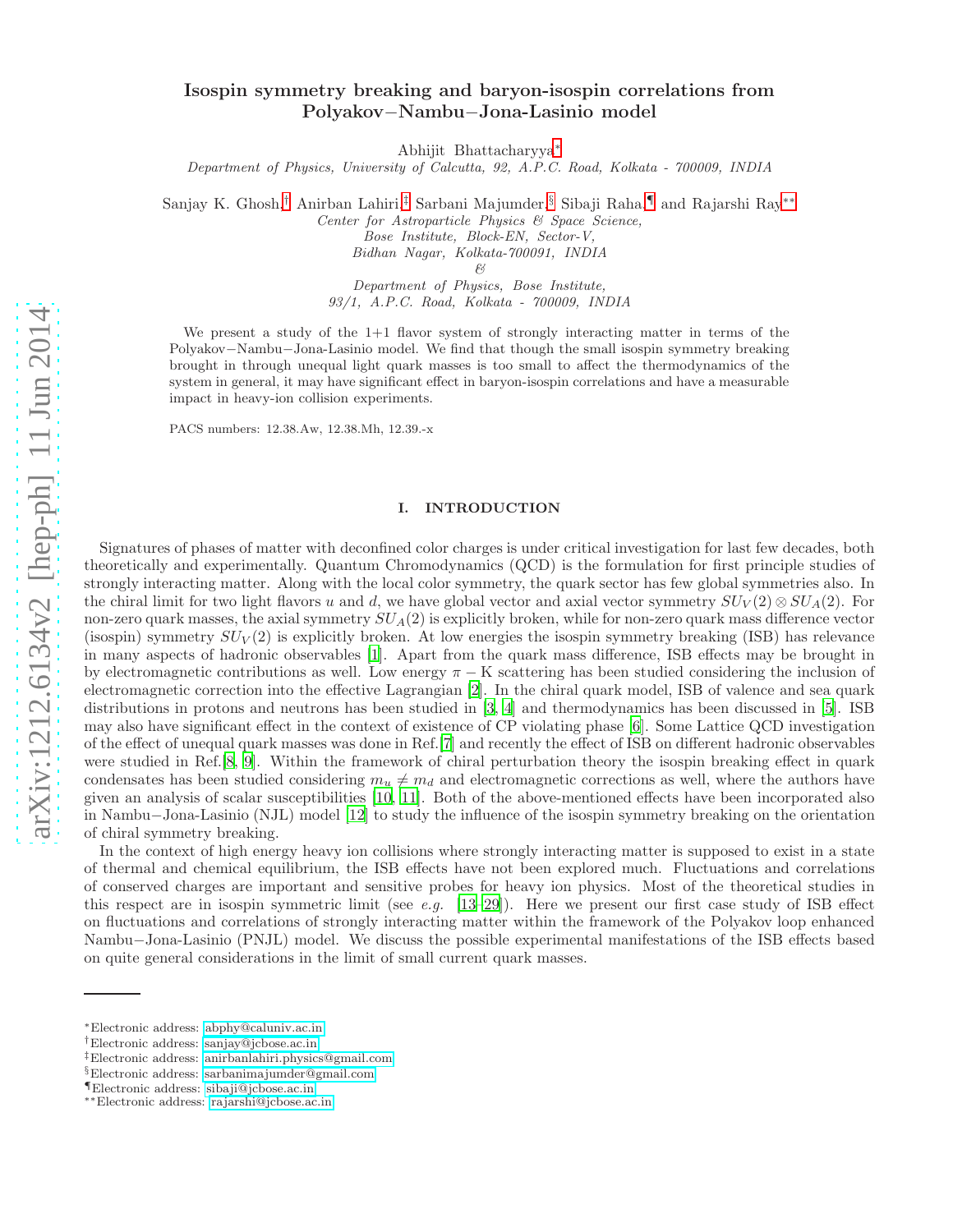# II. FORMALISM

In the last few years PNJL model has appeared in several forms and context to study the various aspects of phases of strongly interacting matter (see e.g. [\[20,](#page-8-2) [23,](#page-8-3) [30](#page-8-4)[–37\]](#page-8-5)). Here we use the form of the 2 flavor PNJL model with the Lagrangian as in Ref.[\[22](#page-8-6), [23\]](#page-8-3);

$$
\mathcal{L}_{PNJL} = -\mathcal{U}[\Phi[A], \bar{\Phi}[A], T] + \bar{\psi}(\mathcal{D} - \hat{m})\psi \n+ G_1[(\bar{\psi}\psi)^2 + (\bar{\psi}\vec{\tau}\psi)^2 + (\bar{\psi}i\gamma_5\psi)^2 + (\bar{\psi}i\gamma_5\vec{\tau}\psi)^2] \n+ G_2[(\bar{\psi}\psi)^2 - (\bar{\psi}\vec{\tau}\psi)^2 - (\bar{\psi}i\gamma_5\psi)^2 + (\bar{\psi}i\gamma_5\vec{\tau}\psi)^2]
$$
\n(1)

 $\mathcal{U}[\Phi[A], \Phi[A], T]$  is the effective potential expressed in terms of traced Polyakov loop and its charge conjugate:

$$
\Phi = \frac{\text{Tr}L}{N_c} \qquad \qquad \bar{\Phi} = \frac{\text{Tr}L^{\dagger}}{N_c}
$$

Although  $\Phi$  and  $\bar{\Phi}$  are complex valued fields, in the mean field approximation their expectation values are supposed to be real [\[38](#page-8-7)]. In all the previous studies the u and d quarks were considered to be degenerate. Here we shall consider a mass matrix of the form:

$$
\hat{m} = m_1 \mathbb{1}_{2 \times 2} - m_2 \tau_3 \n= \begin{pmatrix} m_1 - m_2 & 0 \\ 0 & m_1 + m_2 \end{pmatrix} \equiv \begin{pmatrix} m_u & 0 \\ 0 & m_d \end{pmatrix}.
$$

where,  $1_{2\times 2}$  is the identity matrix in flavor space and  $\tau_3$  is the third Pauli matrix. Here  $m_u$  and  $m_d$  are the current masses of the u and d quarks respectively. While a non-zero  $m_1$  breaks the chiral  $SU_A(2)$  symmetry explicitly a non-zero  $m_2$  does the same for the isospin  $SU_V(2)$  symmetry. We shall restrict ourselves to  $G_1 = G_2 = G$  which implies  $m_2 = (M_d - M_u)/2$ , where  $M_u$  and  $M_d$  are the constituent masses of the u and d quarks respectively.

The thermodynamic potential in the mean field approximation is given by,

$$
\Omega = 2G_1(\sigma_u^2 + \sigma_d^2) + 4G_2\sigma_u\sigma_d + \mathcal{U}'[\Phi[A], \bar{\Phi}[A], T] - 6\sum_{f=u,d} \int_0^{\Lambda} \frac{d^3p}{(2\pi)^3} E_f
$$
  
\n
$$
- 2T \sum_{f=u,d} \int_0^{\infty} \frac{d^3p}{(2\pi)^3} \ln\left[1 + 3\Phi e^{-\frac{(E_f - \mu_f)}{T}} + 3\bar{\Phi} e^{-2\frac{(E_f - \mu_f)}{T}} + e^{-3\frac{(E_f - \mu_f)}{T}}\right]
$$
  
\n
$$
- 2T \sum_{f=u,d} \int_0^{\infty} \frac{d^3p}{(2\pi)^3} \ln\left[1 + 3\bar{\Phi} e^{-\frac{(E_f + \mu_f)}{T}} + 3\Phi e^{-2\frac{(E_f + \mu_f)}{T}} + e^{-3\frac{(E_f + \mu_f)}{T}}\right]
$$
(2)

where  $\sigma_u$  and  $\sigma_d$  are the condensates for u and d quarks respectively. Here  $\mathcal{U}'[\Phi[A], \bar{\Phi}[A], T]$  is the modified Polyakov loop potential [\[23\]](#page-8-3);

$$
\frac{\mathcal{U}'}{T^4}=\frac{\mathcal{U}}{T^4}-\kappa\ln J[\Phi,\bar{\Phi}]
$$

where  $J[\Phi, \bar{\Phi}] = \frac{27}{24\pi^2} (1 - 6\bar{\Phi}\Phi + 4(\bar{\Phi}^3 + \Phi^3) - 3(\bar{\Phi}\Phi)^2)$  is known as Vandermonde determinant and  $\kappa$  is a phenomenological parameter, taken to be 0.1 here.

The behavior of different charge susceptibilities can be studied from corresponding chemical potential derivatives of the pressure  $(P)$  obtained from the thermodynamic potential. In general the  $n<sup>th</sup>$  order diagonal and off-diagonal susceptibilities are respectively given by,  $\chi_n^X = \frac{\partial^n (P/T^4)}{\partial (u \times T)^n}$  $\frac{\partial^n (P/T^4)}{\partial (\mu_X/T)^n}$  and  $\chi_{ij}^{XY} = \frac{\partial^{i+j} (P/T^4)}{\partial (\mu_X/T)^i \partial (\mu_Y/T)^i}$  $\frac{\partial^2 (u \cdot \vec{r})}{\partial (u \cdot \vec{r})^i \partial (u \cdot \vec{r})^j}$  with  $i + j = n$ . These susceptibilities are related to the fluctuations and correlations of conserved charges  $X$  and  $Y$  with corresponding chemical potentials  $\mu_X$  and  $\mu_Y$ . Given a two flavor system the global charge conservation is expected for baryon number  $B$ , (third component of) isospin  $I_3$  and electric charge  $Q$ . In the isospin symmetric limit one can easily check that the  $B-I$  correlation vanishes exactly. For an explicit isospin symmetry breaking, this correlation may be non-zero. Therefore it is an interesting and important observable that we wish to study here.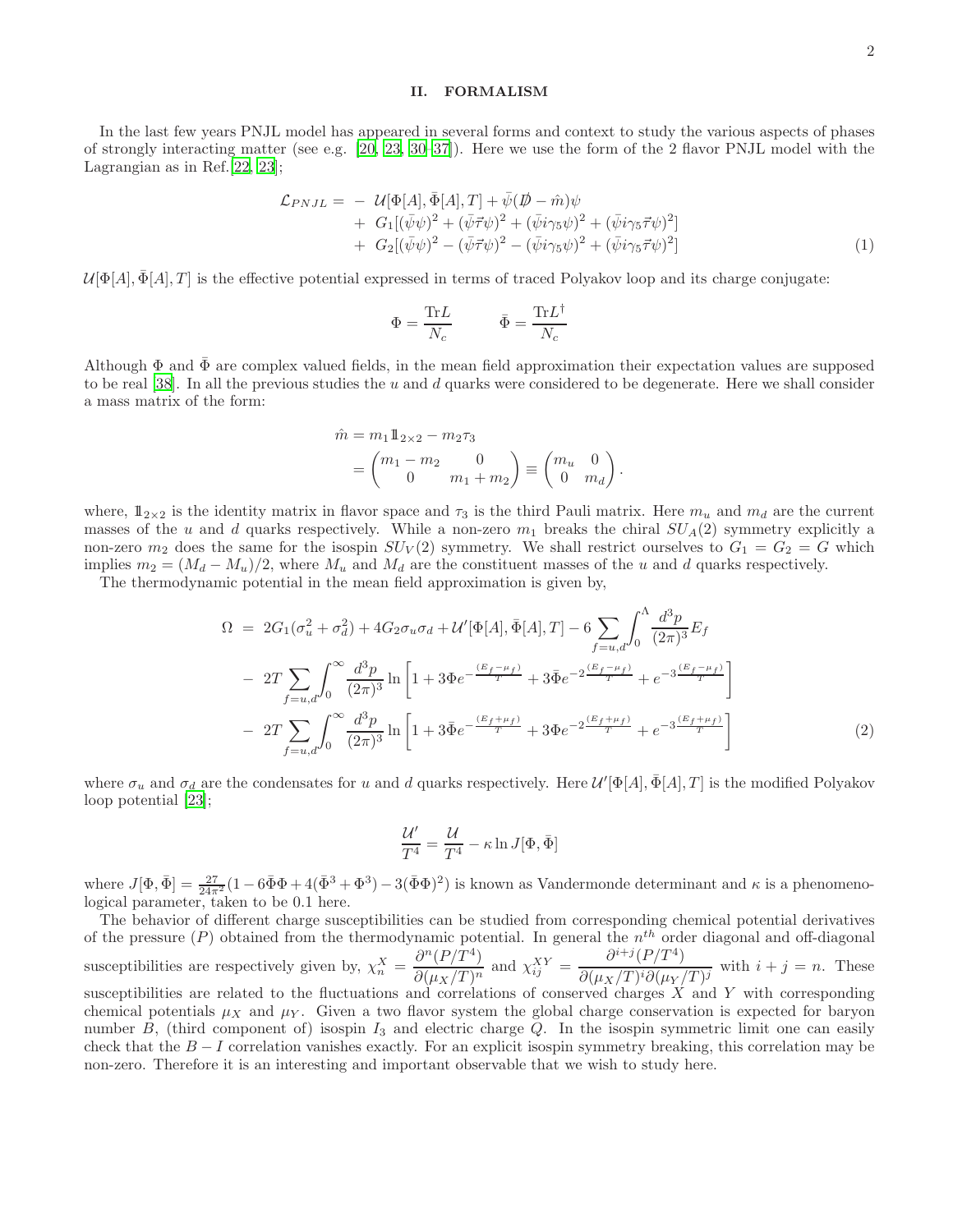## III. RESULTS AND DISCUSSIONS

Here we consider the average quark mass  $m_1 = (m_u + m_d)/2$  fixed at 0.0055 GeV and study the effect of ISB with three representative values of  $m_2 = (m_d - m_u)/2$ . The parameter set in the NJL sector has been determined separately for the different values of  $m<sub>2</sub>$  and the differences in the parameter values were found to be practically insignificant. The bulk thermodynamic properties of the system expressed through pressure, energy density, specific heat, speed of sound etc. did not show significant dependence on  $m<sub>2</sub>$ . Even the diagonal susceptibilities were almost identical to those at the isospin symmetric limit. However, interesting differences were observed for the off-diagonal susceptibilities in the B – I sector. We first discuss the results for  $\mu_B = 0$  and then move to finite  $\mu_B$ .

## A. Off-diagonal Susceptibilities for  $\mu_B = 0$



<span id="page-2-0"></span>FIG. 1: (Color online) Second order off-diagonal susceptibility in  $B - I$  sector at  $\mu_B = 0$ .

In Fig[.1](#page-2-0) the second order off-diagonal susceptibility  $\chi_{11}^{BI}$ , is plotted against  $T/T_c$  for different values of  $m_2$ . Here  $T_c$  is the crossover temperature obtained from the inflection point of the scalar order parameters - the mean values of chiral condensate and Polyakov Loop [\[21](#page-8-8)[–23\]](#page-8-3). As expected we find  $\chi_{11}^{BI} = 0$  for  $m_2 = 0$ . For non-zero  $m_2$  we find  $\chi_{11}^{BI}$  to have non-zero values that change non-monotonically with the increase in temperature. At low temperatures the excitations are suppressed due to large constituent masses as well as confining effects of the Polyakov loop. As the constituent masses and confining effects decrease with the increase in temperature, the correlations are enhanced. The peak value appears very close to  $T_c$ . Thereafter as the constituent masses become small with respect to the corresponding temperature, the correlation drops and approaches zero at very high temperatures.

The sensitivity of  $\chi_{11}^{BI}$  on  $m_2$  is clearly visible. An exciting feature observed here is that there is an almost linear scaling of  $\chi_{11}^{BI}$  with  $m_2$ . This is shown in the inset of Fig[.1.](#page-2-0)



<span id="page-2-1"></span>FIG. 2: (Color online) Behavior of 4th order off diagonal susceptibility for different  $m_2$ .

The fourth order off-diagonal susceptibilities in the  $B - I$  sector are  $\chi_{13}^{BI}$ ,  $\chi_{31}^{BI}$  and  $\chi_{22}^{BI}$ . The  $m_2$  dependence of  $\chi_{22}^{BI}$  was found to be insignificant. For  $\mu_B = 0$ , the T dependence for the other two susceptibilities along with their  $m_2$  scaling is shown in Fig[.2.](#page-2-1) The qualitative features of the variation of  $\chi_{13}^{BI}$  and  $\chi_{31}^{BI}$  with temperature may be understood by noting that these quantities are correlators between  $\chi_{11}^{BI}$  with those of the isospin fluctuation  $\chi_2^I$  and the baryon fluctuation  $\chi_2^B$  respectively. In our earlier studies [\[21](#page-8-8)[–23\]](#page-8-3), we found that the both  $\chi_2^I$  and  $\chi_2^B$  increase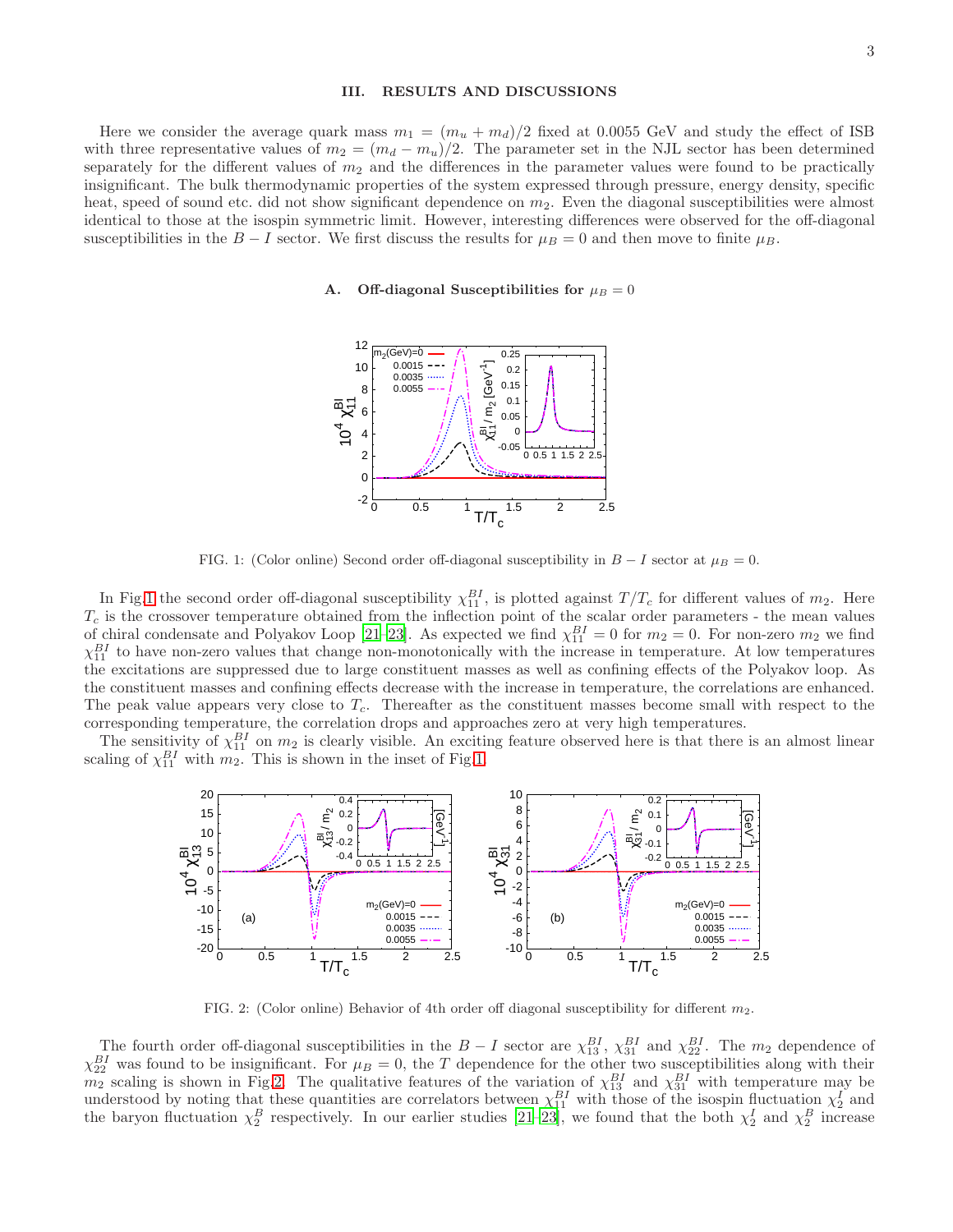monotonically with increasing temperature. On the other hand  $\chi_{11}^{BI}$  first increases up to  $T \sim T_c$  and then decreases with increase in T, as shown in Fig[.1.](#page-2-0) Therefore one expects that  $\chi_{11}^{BI}$  has a positive correlation with  $\chi_2^I$  and  $\chi_2^B$ below  $T_c$  and is anti-correlated above  $T_c$ .

To understand the presence of  $m_2$  scaling for some correlators and absence in others we first note that the different  $B - I$  correlators may be expressed in terms of those in the flavor space. The corresponding relation between the chemical potentials are  $\mu_u = \frac{1}{3}\mu_B + \frac{1}{2}\mu_I$  and  $\mu_d = \frac{1}{3}\mu_B - \frac{1}{2}\mu_I$ . This implies,

<span id="page-3-0"></span>
$$
\chi_{11}^{BI} = \frac{1}{6}(\chi_2^u - \chi_2^d). \tag{3}
$$

The flavor diagonal susceptibilities can be expanded in a Taylor series of the quark masses around  $m_u = m_d = 0$ .

<span id="page-3-1"></span>
$$
\chi_2^f(m_u, m_d) = \sum_{n=0}^{\infty} \sum_{i=0}^n a_{i,j}^f m_u^i m_d^j
$$
\n(4)

where,  $a_{i,j}^f = \frac{1}{i!j!} \left[ \frac{\partial^n \chi_2^f}{\partial m_u^i \partial m_d^j} \right]$ i  $m_u = m_d = 0$  are the Taylor coefficients, with  $i + j = n$  and  $f \in u, d$ . Here  $a_{0,0}^u$  and  $a_{0,0}^d$  are respectively u and d flavor susceptibilities in the chiral limit; hence they are equal. Moreover, response of  $\chi_2^u$  to a change in  $m_u$  ( $m_d$ ) and that of  $\chi_2^d$  to a change in  $m_d$  ( $m_u$ ) are identical in the chiral limit. Thus we have  $a_{i,j}^u = a_{j,i}^d$ ,  $\forall i, j$ . Therefore we get,

$$
\chi_2^u(n^{th}\text{order}) - \chi_2^d(n^{th}\text{order})
$$
  
= 
$$
\sum_{i=0}^n \alpha_i m_u^i m_d^i (m_d^{n-2i} - m_u^{n-2i}).
$$
 (5)

where  $\alpha_i = a_{i,n-i}^u = a_{n-i,i}^d$ . It is clear that for any given n and i, the R.H.S. contains a factor  $(m_d - m_u)$ . Therefore  $\chi_{11}^{BI}$  (Eq[.3\)](#page-3-0) is proportional to  $m_2$  if the terms for  $n \geq 3$  are sub-dominant in Eq[.4.](#page-3-1) This is what we observed for the range of  $m_2$  considered here.

For the higher order correlators one can similarly write,

$$
\chi_{13}^{BI} = \frac{1}{24}(\chi_4^u - \chi_4^d + 2\chi_{13}^{ud} - 2\chi_{31}^{ud})
$$
\n(6)

$$
\chi_{31}^{BI} = \frac{1}{54}(\chi_4^u - \chi_4^d - 2\chi_{13}^{ud} + 2\chi_{31}^{ud})
$$
\n(7)

$$
\chi_{22}^{BI} = \frac{1}{36}(\chi_4^u + \chi_4^d - 2\chi_{22}^{ud})
$$
\n(8)

For all these quantities the first two terms on R.H.S. were found to be dominant. Considering again the Taylor expansion of  $\chi_4^f$  (but obviously with Taylor coefficients different from that of  $\chi_2^f$ ) in quark masses,  $\chi_{13}^{BI}$  and  $\chi_{31}^{BI}$  were found to be proportional to  $m_2$ . Since  $\chi_{22}^{BI}$  contains sum of fourth order flavor fluctuations instead of their difference, no  $m_2$  scaling appeared in this case.

# B. Off diagonal Susceptibilities for  $\mu_B \neq 0$

In Fig[.3,](#page-4-0) the variation of  $\chi_{11}^{BI}$  with  $\mu_B$  is shown for four different temperatures. The features vary widely over the different ranges of temperature and chemical potential. At  $T \sim 2T_c$ ,  $\chi_{11}^{BI}$  is positive, and slowly decreases with increasing  $\mu_B$ . Close to  $T_c$ ,  $\chi_{11}^{BI}$  drops sharply to zero, becomes negative and then again slowly approaches zero. Going down somewhat below  $T_c$  there is an initial increase in  $\chi_{11}^{BI}$  for some range of  $\mu_B$ , and thereafter it follows the behavior at  $T_c$ . Finally at very low temperatures the change in sign of  $\chi_{11}^{BI}$  is marked by a discontinuity, arising due to a first order phase boundary which exists in this range of T and  $\mu_B$ .

These various features can be understood by expressing  $\chi_{11}^{BI} = \frac{\partial}{\partial \mu_B} \left( \frac{\partial P}{\partial \mu_I} \right) = \left( \frac{\partial n_I}{\partial \mu_B} \right)$ , where  $n_I$  is the isospin number density. It is worth noting that although we have considered  $\mu_I = 0$  throughout the present study, a non-zero isospin number is generated due to non-vanishing  $m_2$ . So let us study the behavior of isospin number density with changing baryon chemical potential. Now  $n_I = (n_u - n_d)/2$ , where  $n_u$  and  $n_d$  are respectively the u and d quark densities.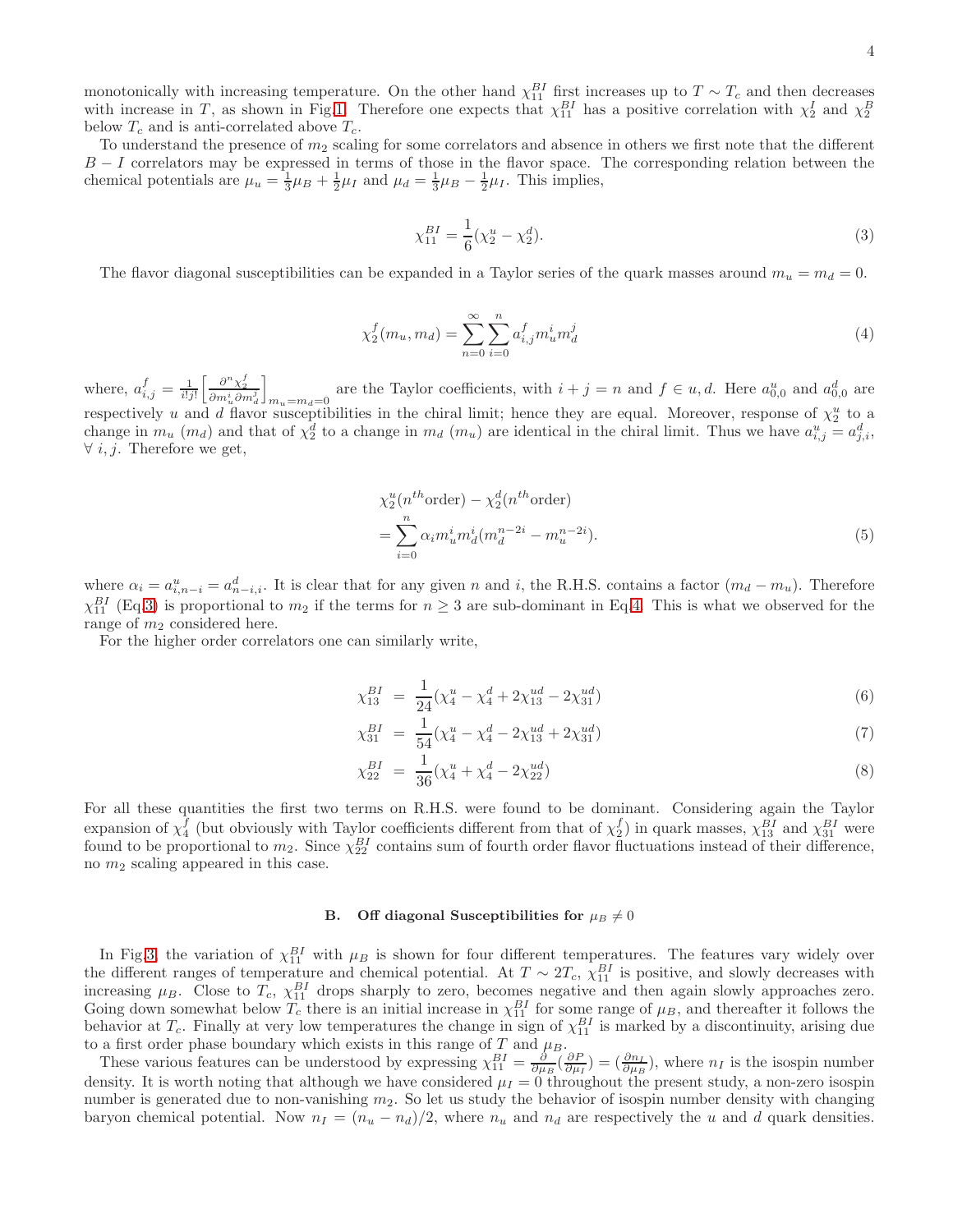

<span id="page-4-0"></span>FIG. 3: (Color online)  $\chi_{11}^{BI}$  along baryon chemical potential at different temperatures.



<span id="page-4-1"></span>FIG. 4: (Color online) Isospin number density along  $\mu_B$  at the same temperatures as in Fig[.3.](#page-4-0)

The number density of a given flavor at a constant temperature is governed by the corresponding mass as well as the chemical potential. The isospin number should be positive as the u quark mass is smaller than that of d quark. With increase in baryon chemical potential this difference is expected to increase giving an increasing  $n<sub>I</sub>$ . This expected feature is found to hold in the low temperatures for a range of  $\mu_B$  as can be seen from Fig[.4.](#page-4-1) However there is a subsequent drop in isospin number as the constituent quark masses suddenly start to fall beyond a critical  $\mu_B$ , gradually becoming insignificant as the constituent masses reduce to the current mass values. The rise and fall of  $n_I$ explains the complete behavior of  $\chi_{11}^{BI}$  for  $T < T_c$ . In fact the same explanation applies for the other two temperatures in the following way. Close to  $T_c$  the constituent masses of the quarks are again approaching the current mass values.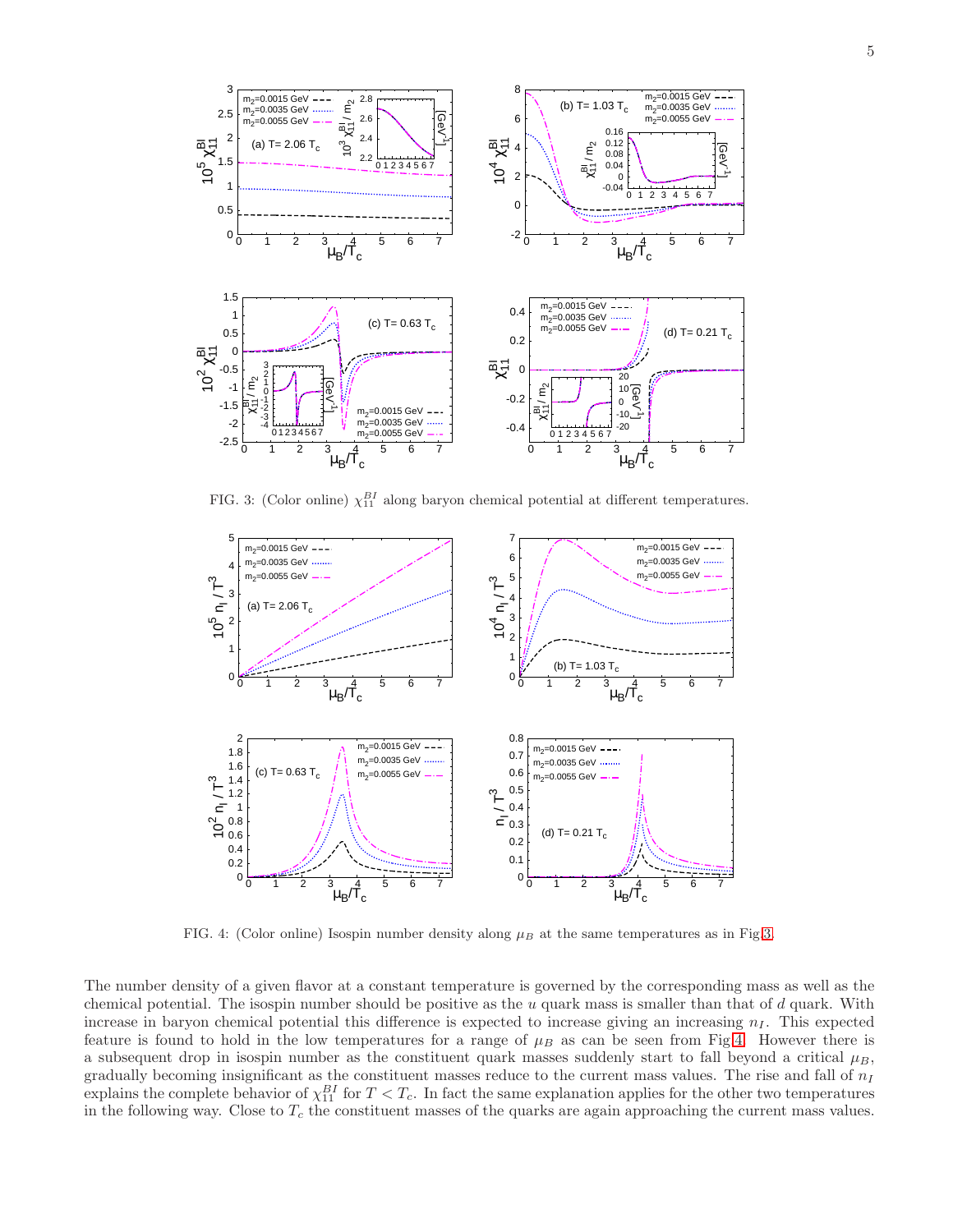$n_I$  is increasing with  $\mu_B$ , but too slowly and therefore  $\chi_{11}^{BI}$ , given by the slope, starts dropping. The latter part still follows the behavior of  $T < T_c$ . By  $2T_c$  the current mass is almost achieved and  $n_I$  increases almost linearly with a very small slope with respect to  $\mu_B$ . The corresponding  $\chi_{11}^{BI}$  is positive and decreasing very slowly.

An amazing fact remains that the scaling of the correlators with  $m_2$  survives for all conditions of T and  $\mu_B$ . This is shown in the insets of Fig[.3.](#page-4-0) A major implication is that all higher order derivatives of  $n_I$  with respect to  $\mu_B$  would also show similar scaling behavior. This can be seen by expanding  $\chi_{11}^{BI}$  in a Taylor series in  $\mu_B$  about  $\mu_B = 0$  as,

$$
\chi_{11}^{BI}(\mu_B) = \chi_{11}^{BI}(0) + \frac{\mu_B^2}{2!} \chi_{31}^{BI}(0) + \frac{\mu_B^4}{4!} \chi_{51}^{BI}(0) + \cdots
$$
\n(9)

In the above series odd order terms vanish due to  $CP$  symmetry. Since  $\chi_{11}^{BI}(\mu_B)$  on the L.H.S. scales with  $m_2$ , the same can be expected to hold true individually for all the coefficients on the R.H.S. up to any arbitrary order. The first two Taylor coefficients have already been shown to follow the scaling relation in Fig[.1](#page-2-0) and Fig[.2\(](#page-2-1)right panel) respectively.

## C. Further implications of ISB in Heavy Ion Collisions



<span id="page-5-0"></span>FIG. 5: (Color online) Ratio of B–I correlation to baryon number fluctuation at  $\mu_B = 0$ .

Correlation between conserved charges, is an experimentally measurable quantity obtained from event-by-event analysis in heavy-ion collisions [\[39](#page-8-9)]. To compare with experiments it is often useful to consider ratios such as  $R_2 =$  $\chi_{11}^{BI}/\chi_2^B = C_{BI}/C_{BB}$  [\[39](#page-8-9), [40\]](#page-8-10). Here  $C_{XY} = \frac{1}{N_E} \sum_{i=1}^{N_E} X_i Y_i - (\frac{1}{N_E} \sum_{i=1}^{N_E} X_i) \cdot (\frac{1}{N_E} \sum_{i=1}^{N_E} Y_i)$ , where  $N_E$  is the total number of events considered and  $X_i$  and  $Y_i$  are the event variables corresponding to the conserved charges in a given event i. Ratios of this kind are practically useful in eliminating uncertainties in the estimates of the measured volume of the fireball. Relevance of similar ratios of fluctuations have also been discussed in the Lattice QCD framework [\[41,](#page-8-11) [42\]](#page-8-12).

The temperature variation of  $R_2$  obtained here is shown in Fig[.5.](#page-5-0) It decreases monotonically and approaches zero above  $T_c$ . This is expected as the baryon number fluctuation increases much more rapidly than the  $B-I$  correlation below  $T_c$ , and thereafter  $\chi_{11}^{BI}$  goes to zero while  $\chi_2^B$  attains a non-zero value.

Though not completely monotonic,  $R_2$  goes down to extremely small values close to the phase/crossover boundary for  $\mu_B \neq 0$ . This is shown in Fig. [6.](#page-6-0) If freeze-out of the particles produced in heavy-ion collisions occurs very close to phase/crossover boundary after the system has passed through the partonic phase then  $R_2$  will have very small values. A systematic study of this ratio can thus indicate how close one could approach the phase boundary in heavy-ion collisions. In fact a small negative value of  $R_2$  for intermediate energy experiments where the temperature is supposed to be quite low would be an exciting indicator of a phase transition.

The  $m_2$  scaling that we observed for  $\chi_{11}^{BI}$  or  $R_2$  is most likely model independent as it is expected on very general grounds for small current quark masses as discussed above. Therefore, at any temperature and chemical potential, one can use the  $m_2$  scaling to estimate the mass asymmetry of constituent fermions in a physical system as,

$$
m_2^{\text{expt}} = \frac{\mathrm{R}_2^{\text{expt}}(T, \mu_B)}{\mathrm{R}_2^{\text{th}}(T, \mu_B)} \times m_2^{\text{th}}
$$
(10)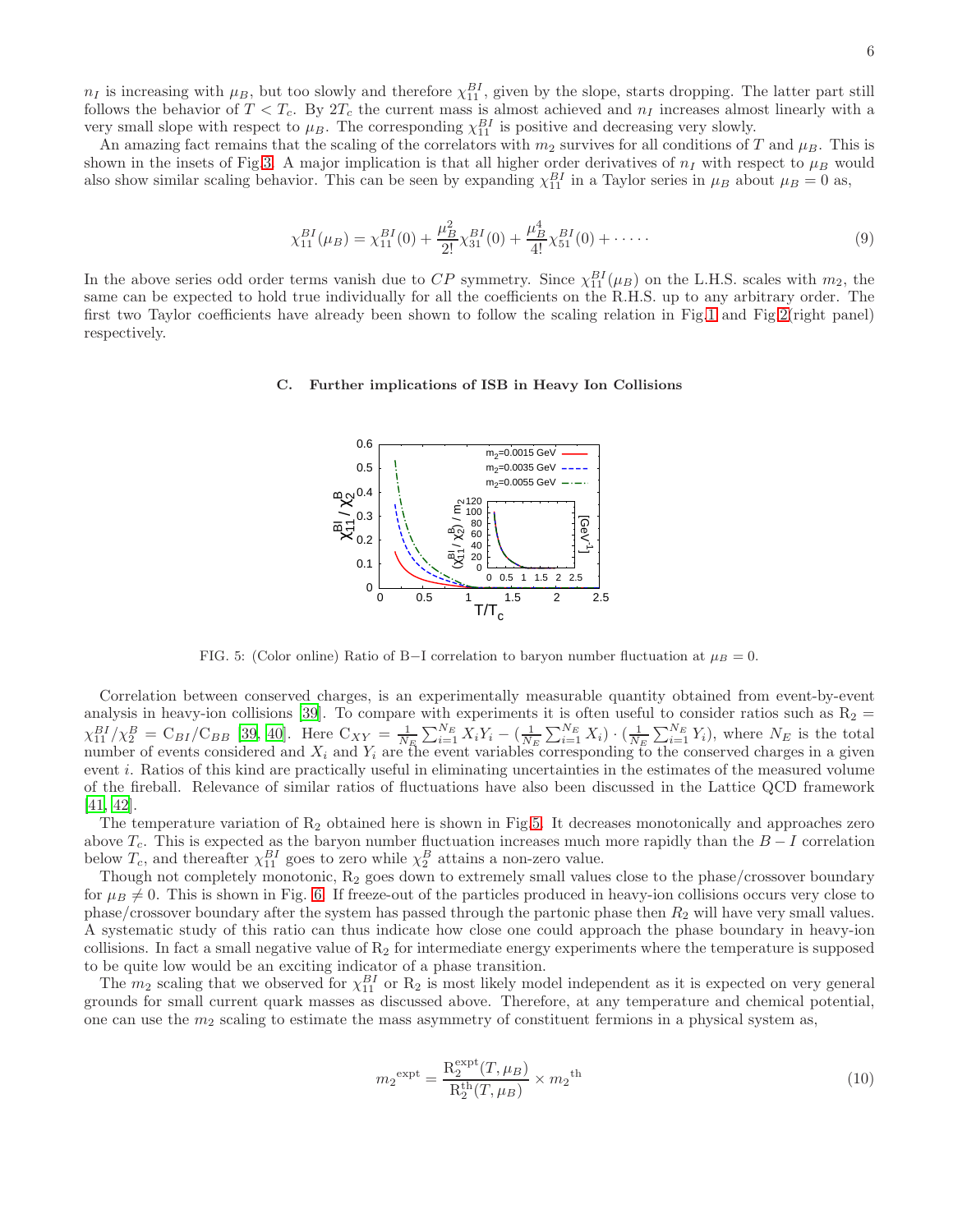

<span id="page-6-0"></span>FIG. 6: (Color online) Ratio of B–I correlation to baryon number fluctuation along  $\mu_B$  at the same temperatures as in Fig[.3.](#page-4-0)

where, 'expt' and 'th' denotes the experimentally measured and theoretically calculated values of the corresponding quantities respectively. To the best of our knowledge this is the first theoretical attempt which indicates that quark mass asymmetry in thermodynamic equilibrium can be directly measured from heavy-ion collision experiments.

For the fourth order correlators, an important point to note is that for fractional baryon number of the constituents,  $|\chi_{13}^{BI}|/|\chi_{31}^{BI}| > 1$ . It is easy to check that the inequality is reversed for integral baryon number *i.e.* for protons and neutrons. However from Fig[.2](#page-2-1) we see that the former inequality persists well below  $T_c$ . This may well be an artifact of the PNJL model. Therefore it would be in principle interesting to crosscheck the corresponding results from Lattice QCD. Enhanced statistics of present and future experiments may make it possible to measure this extremely sensitive probe. The direction of the above inequality would be important in deciding if partonic matter may have been produced in the medium.

We expect that the measurement of these correlations in experiments pose a big challenge. Firstly, at low temperatures where  $R_2$  is large, both the numerator and denominator are quite small, making the measurement difficult. Experimentally these fluctuations are measured from the cumulants of the multiplicity distribution at chemical freezeout [\[43\]](#page-8-13). For example, around highest RHIC energy, particle ratios are expected to be frozen at T ∼ 0.170 GeV and  $\mu_B \sim 0.020 \text{ GeV}$  and for those values of temperature and baryon chemical potential  $\chi_2^B$  has been measured very accurately. To measure  $\chi_{11}^{BI}$  at same level of accuracy, assuming normally distributed population, naively the statistics needs to be increased by a factor of  $10^6$  w.r.t. the same for existing calculation in case of  $\chi_2^B$  which seems to be difficult at the present stage. In view of this the situation is somewhat better at say  $\sqrt{s_{NN}} \sim 8$  GeV, where the freezeout is expected for  $T \sim 0.140$  GeV and  $\mu_B \sim 0.420$  GeV. In this case absolute values of both the numerator and denominator of  $R_2$  are well within the measurable regime for future experimental facilities like BES-II in RHIC and CBM in FAIR which will have fairly high statistics for low energy runs and possibly can overcome this problem.

The other experimental challenge is the detection and measurement of neutrons which along with the protons are supposed to be the highest contributor to the baryon-isospin correlations. Incidentally the Large Area Neutron Detector facility has already been developed at GSI, Darmstadt, Germany, where one can measure neutron properties in heavy-ion collision experiments up to an incident energy of 1 GeV per nucleon [\[44](#page-8-14)[–46\]](#page-8-15). Hopefully with further developments in detection technology, relevant data for neutrons may be available for higher collision energies in near future.

At this point it seems relevant to mention that the issue of neutron detection has arisen earlier even for the measurement of baryon fluctuation itself. In case of baryon number cumulants, methods are given [\[47](#page-8-16)[–50\]](#page-8-17) to reconstruct and estimate the effect of unobserved neutrons as well as other effects like finite acceptance and global conservation of baryon number. In Ref.[\[47](#page-8-16), [48\]](#page-8-18) the key ingredient is the observation that due to some late stage processes the isospins of different nucleon species are almost uncorrelated which makes it possible to write the actual baryon number cumu-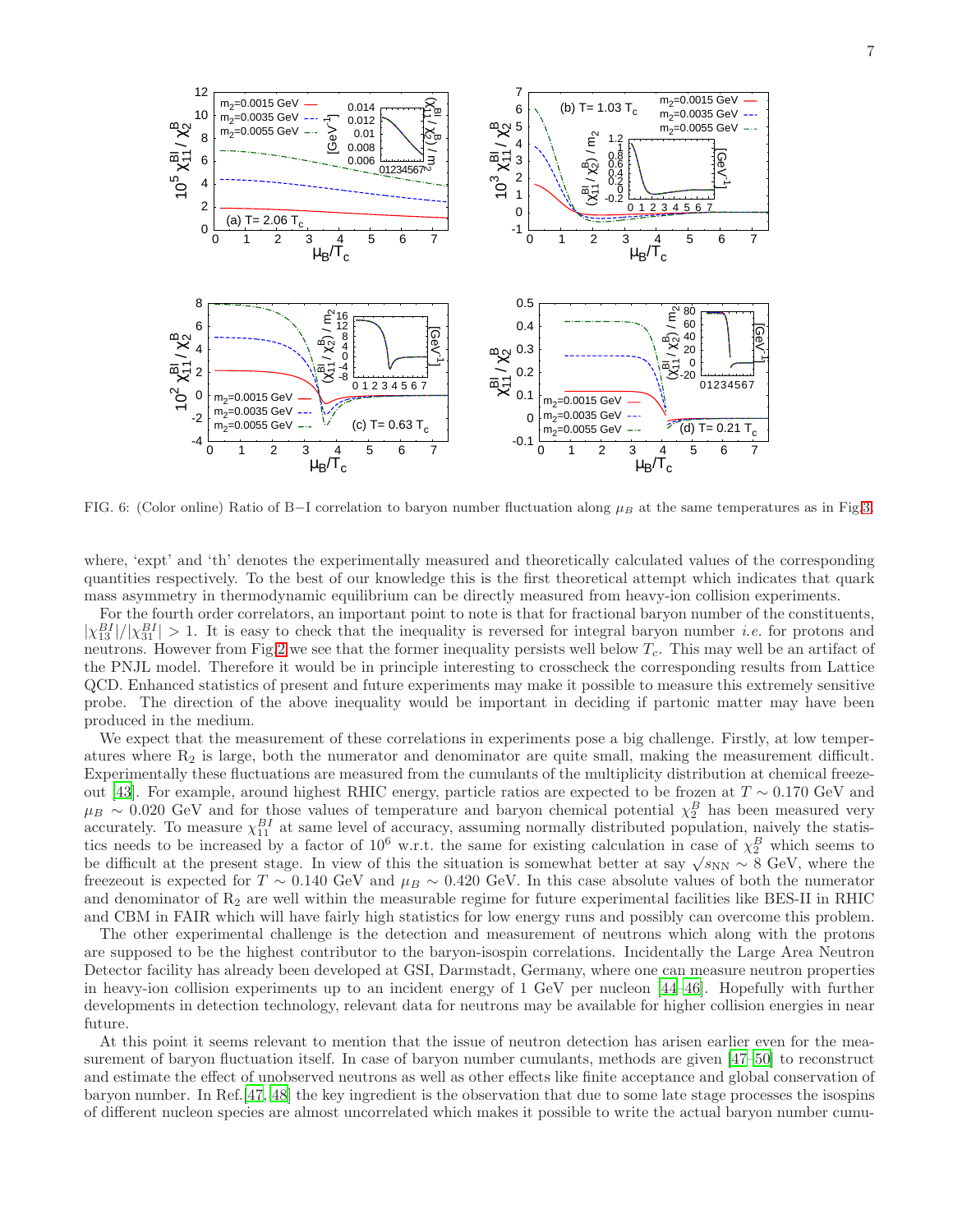lants in terms of the observed proton number cumulants. It is argued that for low values of  $\sqrt{s_{NN}}$  this randomization of isospin is not favored and neutron and proton number distribution will not be factorized in the final state due to the existence of primordial isospin correlation. This is precisely what we observe in our framework. From Fig[.1](#page-2-0) and Fig[.3](#page-4-0) it can be easily seen that as we go down by  $\sqrt{s_{NN}}$  (*i.e.* decreasing T and increasing  $\mu_B$ ), correlation through isospin between different baryon species, *i.e.*  $\chi_{11}^{BI}$  will increase. Therefore a direct measurement of neutrons is desirable even for measuring baryon number fluctuations at low energies apart from the baryon-isospin correlations.

Another question that still remains is whether the isospin asymmetry brought in through nonzero electric charge may disturb the scaling and inclusion of this QED effect will be another complete study in itself and will be reported later.

#### IV. CONCLUSION

In the present paper we have investigated the effect of isospin symmetry breaking through the unequal masses of  $u$  and  $d$  flavor. The work is done within the framework of  $1+1$  flavor PNJL model. The main result found is the observation that the off-diagonal susceptibilities in the  $B-I$  sector depend on a small current quark-mass difference, whereas the bulk thermodynamic properties of the system (pressure, energy density, specific heat, speed of sound) do not show such dependence. The relevance of conserved charge fluctuations to the study of the transition region of strongly interacting matter is unquestionable. We showed that the  $B-I$  correlations may give important information of the state of matter created in the heavy-ion collision experiments. Whereas the correlation remains positive for small  $\mu_B$ , it may become negative in the high  $\mu_B$  partonic phase. The change of sign of the correlation seems to be completely model independent.

Also the typical scaling behavior of these correlations with the quark mass difference  $m_2$  has been argued to be model independent as long as the current masses are small. This scaling may enable one to estimate the quark mass asymmetry in heavy-ion experiments.

Another model independent observable that we discussed is for the fourth order correlators. Depending on whether the ratio  $|\chi_{13}^{BI}|/|\chi_{31}^{BI}|$  is greater than 1 or not, one may infer if a partonic phase has been created and survived till freeze-out in the heavy-ion experiments. In our study the ratio was always found to be greater than 1, which may be model artifact.

A physically more realistic scenario of course requires the incorporation of strange quarks and/or QED effects which will be reported elsewhere.

The experimental observation of baryon-isospin correlation is a challenging job. Hopefully the future relativistic heavy-ion experiments with appropriate neutron detectors and high statistics data would be able to address this important issue.

### Acknowledgments

We would like to thank Sourendu Gupta, Rajiv Gavai, Supriya Das, Paramita Deb, Swagato Mukherjee and Tapan Nayak for many useful discussions. A.L. and S.M. thank IFCC (Bose Institute), A.B. thanks UGC (UPE & DRS) & DST and R.R. thanks DST for financial support.

- <span id="page-7-0"></span>[1] A. Rusetsky, PoS CD 09, 071 (2009) [\[arXiv:0910.5151](http://arxiv.org/abs/0910.5151) [hep-ph]].
- <span id="page-7-1"></span>[2] A. Nehme, P. Talavera, Phys. Rev. D65, 054023 (2002).
- <span id="page-7-2"></span>[3] B.-Q. Ma, Phys. Lett. B274, 111 (1992).
- <span id="page-7-3"></span>[4] H. Song, X. Zhang, B.-Q. Ma, Phys. Rev. D82, 113011 (2010).
- <span id="page-7-4"></span>[5] E. S. Fraga, L. F. Palhares and C. Villavicencio, Phys. Rev. D79, 014021 (2009); L. F. Palhares, E. S. Fraga and C. Villavicencio, Nucl. Phys. A820, 287c (2009).
- <span id="page-7-5"></span>[6] M. Creutz, PoS LAT 2005, 119 (2006) [\[hep-lat/0508012\]](http://arxiv.org/abs/hep-lat/0508012).
- <span id="page-7-6"></span>[7] R. V. Gavai and S. Gupta, Phys. Rev. D66, 094510 (2002).
- <span id="page-7-7"></span>[8] G.M. de Divitiis et.al [RM123 collaboration], JHEP 1204, 124 (2012).
- <span id="page-7-8"></span>[9] R. Horsley, J. Najjar, Y. Nakamura, D. Pleiter, P.E.L. Rakow, G. Schierholz and J.M. Zanotti [QCDSF-UKQCD Collaboration], Phys. Rev. D86, 114511 (2012).
- <span id="page-7-9"></span>[10] A. G. Nicola, R. T. Andrés, Phys. Rev. D83, 076005 (2011).
- <span id="page-7-10"></span>[11] A. G. Nicola, R. T. Andrés, J. Phys. G:Nucl. Part. Phys. 39 015004 (2012).
- <span id="page-7-11"></span>[12] T. Fujihara, T. Inagaki and D. Kimura, Prog. Theor. Phys. 117 139 (2007).